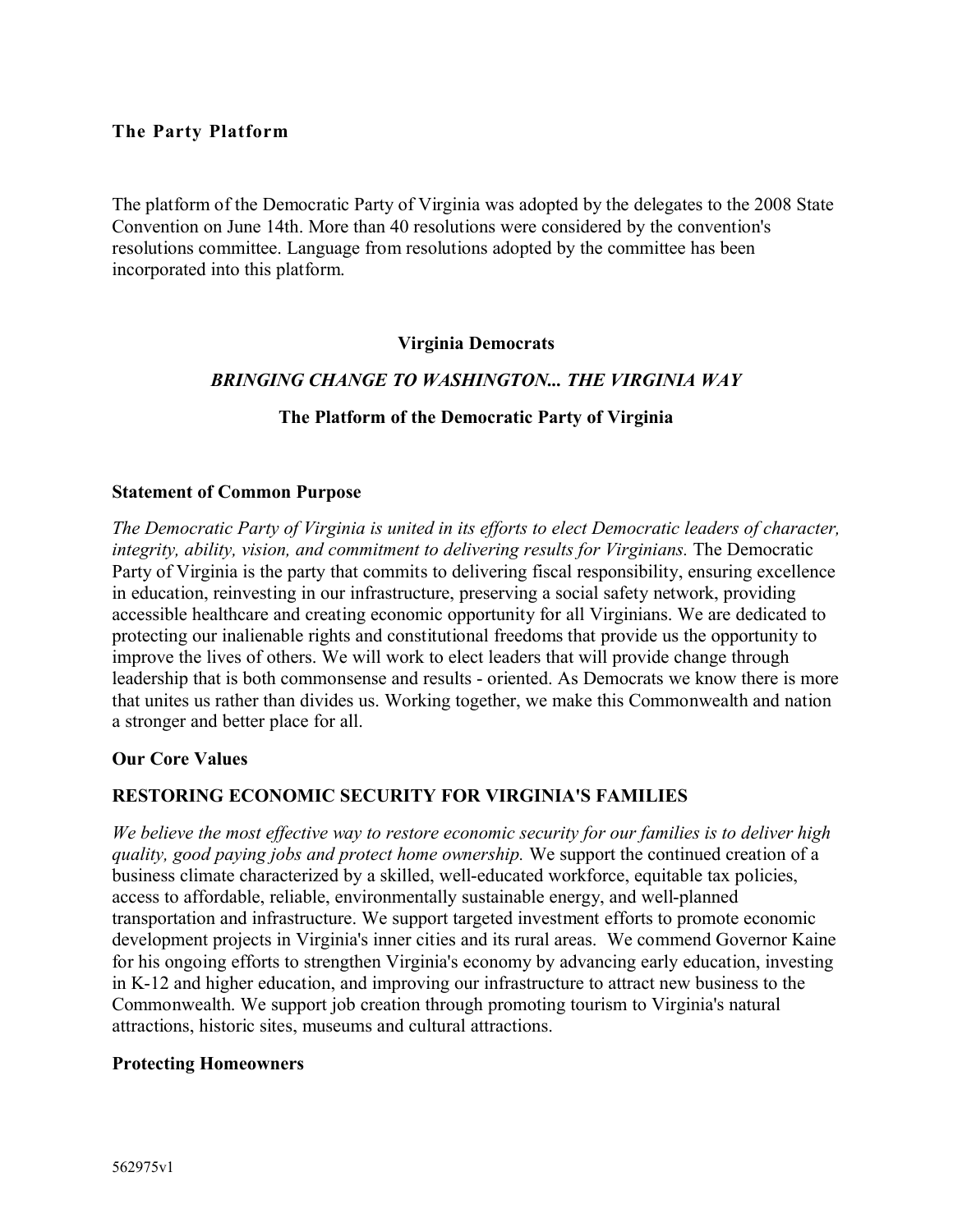*We support public policy that cracks down on fraudulent mortgage brokers and lenders, and provides full and accurate loan disclosure to homebuyers.* We support higher standards of accountability for the subprime mortgage industry to protect consumers from abusive lending practices. We encourage public education that provides homebuyers with an accurate lending standard with which to make well-informed mortgage choices. We support efforts to protect homeowners currently struggling under the threat of foreclosure due to unscrupulous lending practices.

### **Protecting Workers**

*We support workers throughout our Commonwealth. From the miner in the southwest to the government employee in the north, we desire a prosperous economy that allows all Virginians to flourish.* We support the right of workers to form bargaining units and believe in the principle of equal pay for equal work.

## **Support for Small Businesses and Entrepreneurship**

*We support small businesses and entrepreneurs and recognize the importance of women and minority-owned businesses in Virginia.* We commend Governor's Kaine's progress in increasing state government contract procurement for small, minority, and women-owned businesses and support his continuing efforts. We are dedicated to helping as many Virginians as possible attain the American dream of owning their own business through our support of a vibrant, enterprising climate. We support policies that allow small businesses to bid on federal contracts, a process which has been unfairly undermined by the current federal administration.

### **Improving Trade Policies**

*We support fair trade policies that strengthen our economy, create more American jobs, and include enforceable workers' rights and environmental standards.* We support the enactment of laws that penalize companies that incorporate overseas to avoid taxes and laws that deny government contracts to those companies. We support the manufacturing economy in Virginia. We support the strengthening of our country's manufacturing base for national defense and homeland security through procurement reform and enhanced "Buy America" requirements. We support updating the assessment of critical defense manufacturing capabilities and providing a plan to improve America's infrastructure.

# **Support for Training and Re-training**

*We support efforts to build and retain a qualified workforce through increased training opportunities, a commitment to career and technical education, and a strong community college system.* We recognize the importance of a strong, high-quality education system, from prekindergarten through higher education, to economic development efforts, and we support continued investments in education to sustain economic development. We support quality training opportunities for people with disabilities, so they can acquire the skills they need to live independent, productive lives. We support continuing the progress made in moving people from welfare to work by strengthening child support enforcement, ensuring the availability of quality childcare, and expanding health care coverage.

# **ENSURING AFFORDABLE, QUALITY HEALTH CARE FOR ALL**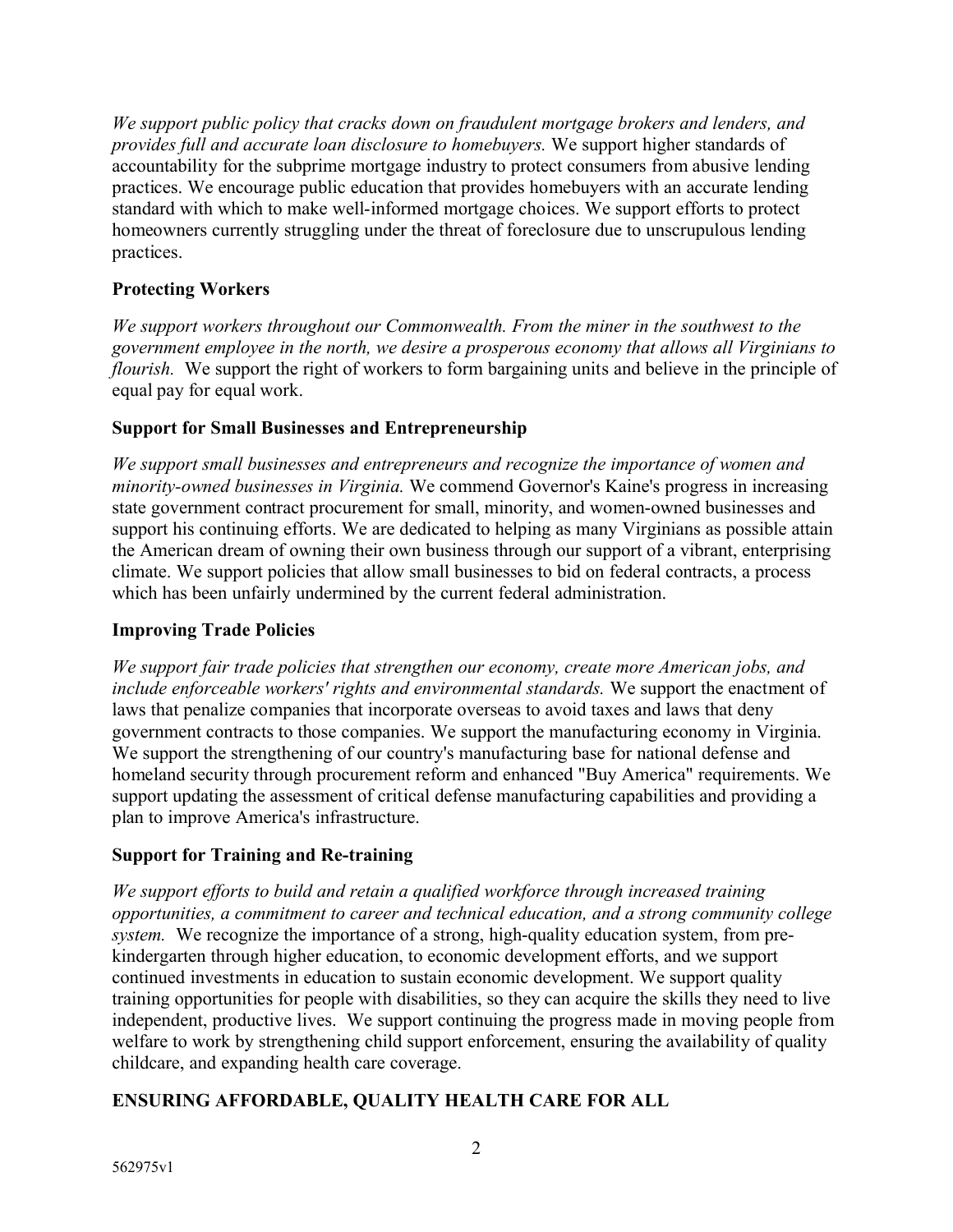*We support policies that ensure quality, affordable health care for all Virginians.* Every Virginian has a right to quality health care. We commend Governor Kaine for expanding access to health care, through Medicaid expansions, innovative public-private partnerships, and record investments in mental health. We commend former Gov. Mark Warner for enrolling over 100,000 children in the FAMIS (Family Access to Medical Insurance Security) initiative, which helps working Virginia families get health care for their children. We affirm our support for programs that seek to provide access to health care for all Virginians; that focus on prevention; that recognize hard-working, lower-income citizens need assistance with the costs of health care; and that seek to help the elderly and persons with disabilities of all ages live as independently as possible.

### **Support for Expanding Help to the Poor and Uninsured**

*We support measures that expand eligibility requirements for state Medicaid and SCHIP programs so that health care benefits will be available to additional needy Virginians, including children, pregnant women, and other adults.* We support increasing the number of elderly and disabled Medicaid waiver slots in order to achieve a level of service comparable to the nationwide average.

### **Support for Affordable Access to Prescription Drugs**

*We affirm our belief that access to prescription medication is critical to adequate health care and that rapidly increasing prices of prescription drugs places a heavy burden on older Virginians, particularly those on fixed incomes*. We support efforts to provide true prescription assistance to senior citizens.

#### **Protecting Social Security**

*We support efforts that ensure Social Security is solvent and viable for Virginians now and in the future.* 

### **PRESERVING VIRGINIA'S WORLD-CLASS PUBLIC EDUCATION SYSTEM**

*We believe that education is the key to opportunity.* Under the leadership of Gov. Tim Kaine and former Gov. Mark Warner, Virginia has been named the state in which children have the best opportunities for success. Virginia's system for lifetime education, from early childhood through adulthood, is one of our most valuable assets, preparing our children to become responsible adults and citizens, and equipping them with the knowledge and skills to compete in the new economy.

#### **Fulfilling the Promise of No Child Left Behind**

*We believe that supporting our schools is more than just a sound bite*. Virginia has been a leader in setting high standards for our schools, teachers, and students. Virginia should not have to change its existing system of high standards to meet an inflexible, unfunded federal mandate. We believe that the *No Child Left Behind Act* should be reformed to improve assessments that truly measure student's progress and their readiness for college and the workplace.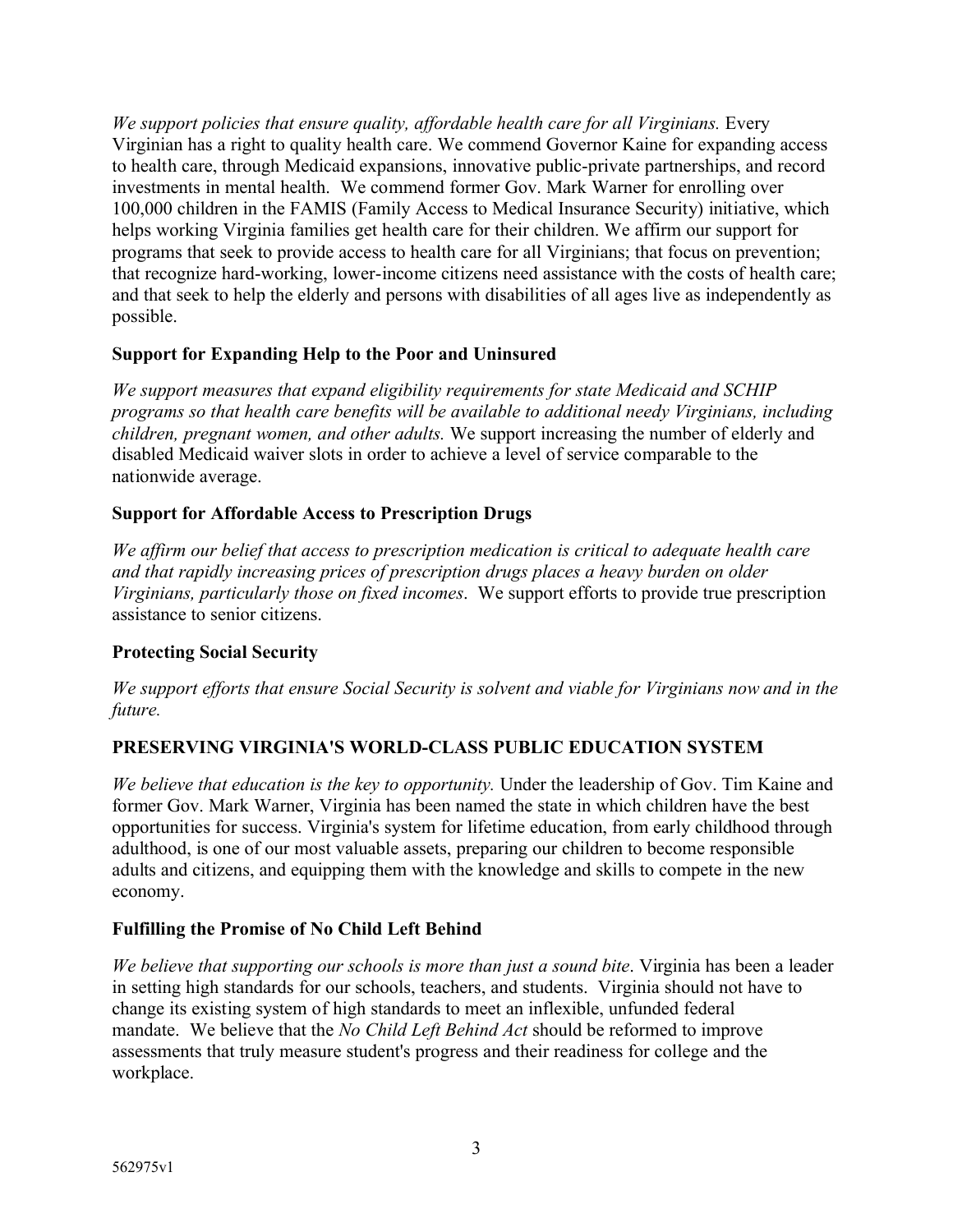### **Support for Job Training and Continuing Education**

*We support job training and continuing education programs that provide the skills adults need to compete for jobs in the global economy*. We encourage assistance for technology-oriented adult learning classes to help provide citizens access to the high-tech career markets in Virginia. We believe in building on the success of the Warner and Kaine administrations by expanding affordable broadband Internet access to every home and public library, computer center and school in rural Virginia in hopes of closing the digital divide.

#### **Support for Teachers**

*We support Virginia's dedicated schoolteachers who are underpaid and overworked.* We acknowledge the ongoing shortage of qualified teachers and recognize that public schools increasingly face competition from the private sector in attracting and retaining skilled employees. We believe that teachers should be treated as professionals and compensated fairly. In order to recruit and retain the best teachers, we support increasing teacher salaries to reach and exceed the national average.

#### **Meeting Funding Responsibilities**

*We support and encourage efforts to provide more state funding for school construction, renovation and reduction in class sizes.* We are committed to genuine full funding of the needs of our public schools, and we oppose attempts take money away from our students and teachers through budget maneuvers and formula gimmicks. We oppose school vouchers and other tax credit programs for parochial and private schools. We support innovative approaches in education, including promotion of public school choice and good use of education technology.

#### **Support for a Well-Rounded Curriculum**

*We recognize that a well-rounded curriculum must include teaching good values, the responsibilities of citizenship and family life education.* We believe in order to compete in the global economy our nation must recognize that math and science education must be a national priority. We believe that fine arts and physical education in addition to academic studies should be taught in our schools. We celebrate diversity in education, knowing that exposure to different cultures enhances character and reduces the development of prejudices.

#### **Support for Early Childhood Education**

*We recognize the many economic, educational, and social benefits of early childhood education and support expanding access to high-quality pre-kindergarten for Virginia's children.* We commend Gov. Kaine's efforts to expand the Virginia Preschool Initiative. We support policies that seek to provide high-quality, universally accessible pre-kindergarten programs for all of Virginia's four-year-olds. We recognize the benefits of early childhood programs that support parents and encourage their children's continued development.

#### **Support Full Funding for Higher Education**

*We strongly support Virginia's world-class institutions of higher education.* We support adequately funded and affordable higher education. We support a comprehensive state effort to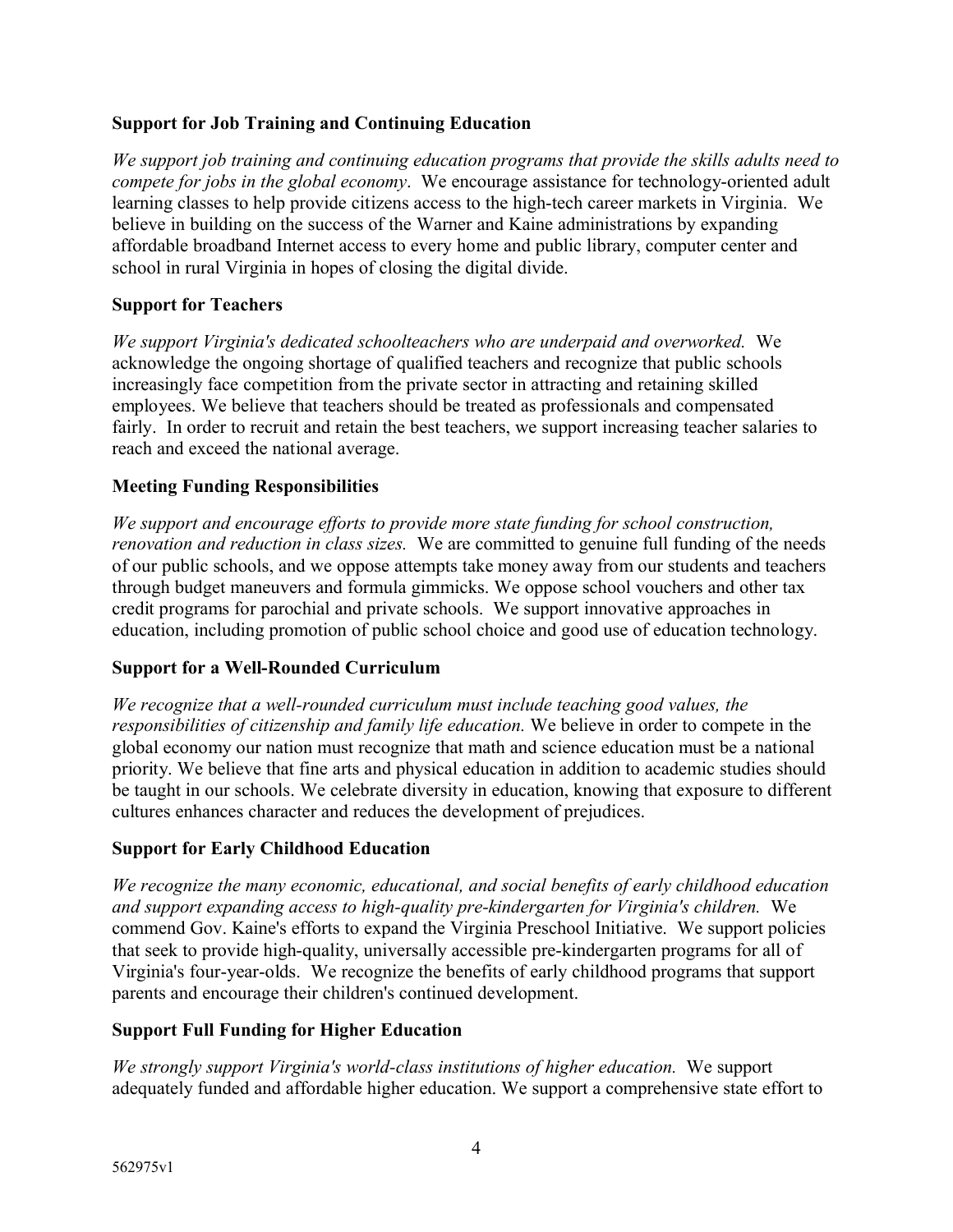advance Virginia's research institutions. We recognize that Virginia's students deserve the very best faculty possible in classrooms and laboratories and we must ensure that those professors are properly compensated. We support the efforts of immigrant families to send their children to Virginia's institutions of higher learning, so that the students will become productive citizens and part of the workforce of tomorrow. We support measures that afford to students fair and equal access to Virginia colleges and universities.

## **PRESERVING VIRGINIA'S NATURAL RESOURCES**

*We believe that we can both protect the environment and expand the economy*. We believe all Virginians should be able to enjoy Virginia's natural heritage. We should be assured that the air we breathe is pure, the water we drink is clean, and the land we live on is safe from environmental hazard*.* We recognize that achieving substantial independence from imported oil is a national security imperative, and that we need to bring a transformative change to our national energy policy. We acknowledge our sacred obligation to protect the earth and preserve our quality of life for future generations.

## **Support for Tackling the Threats of Climate Change**

*We support policy measures that will effectively and immediately address climate change.* We encourage incentives for individuals and businesses to implement energy efficiency. We support increased research and investment in green technologies to foster alternative energy sources such as wind, solar, and geothermal, which can create millions of new jobs in America.

### **Support for a New Energy Policy**

*We support the need to bring transformative change to our national energy policy*. We need a fresh approach that invests in renewable energy and eliminates our dependence on foreign oil. By making new investments, we can create millions of new world-class jobs here at home and make our nation more secure. We believe a new energy policy will also help us address climate change, letting us reassert America's moral standing in the world.

### **Support for Access to Safe Drinking Water**

*We support efforts to develop a comprehensive statewide water strategy to ensure access to affordable clean drinking water for all Virginians.* Thousands of Virginia homes still lack adequate plumbing. Some older urban water systems are in need of upgrades, and parts of the Commonwealth struggle to acquire a sufficient water supply. We support smart, environmentally friendly water supply planning and we support investing in the necessary infrastructure to provide all Virginians access to clean, safe drinking water.

### **Support for Clean Rivers, Streams, and the Chesapeake Bay**

*We support efforts to restore the quality of the waters in the Commonwealth with meaningful tributary strategies, reduction of the number of nutrients entering our waters in excessive amounts from non-point sources or specific facilities, and protection of non-tidal wetlands.* We support the vigorous pursuit of the goals of the 2000 Chesapeake Bay Agreement and its promise of improvement in this significant natural resource.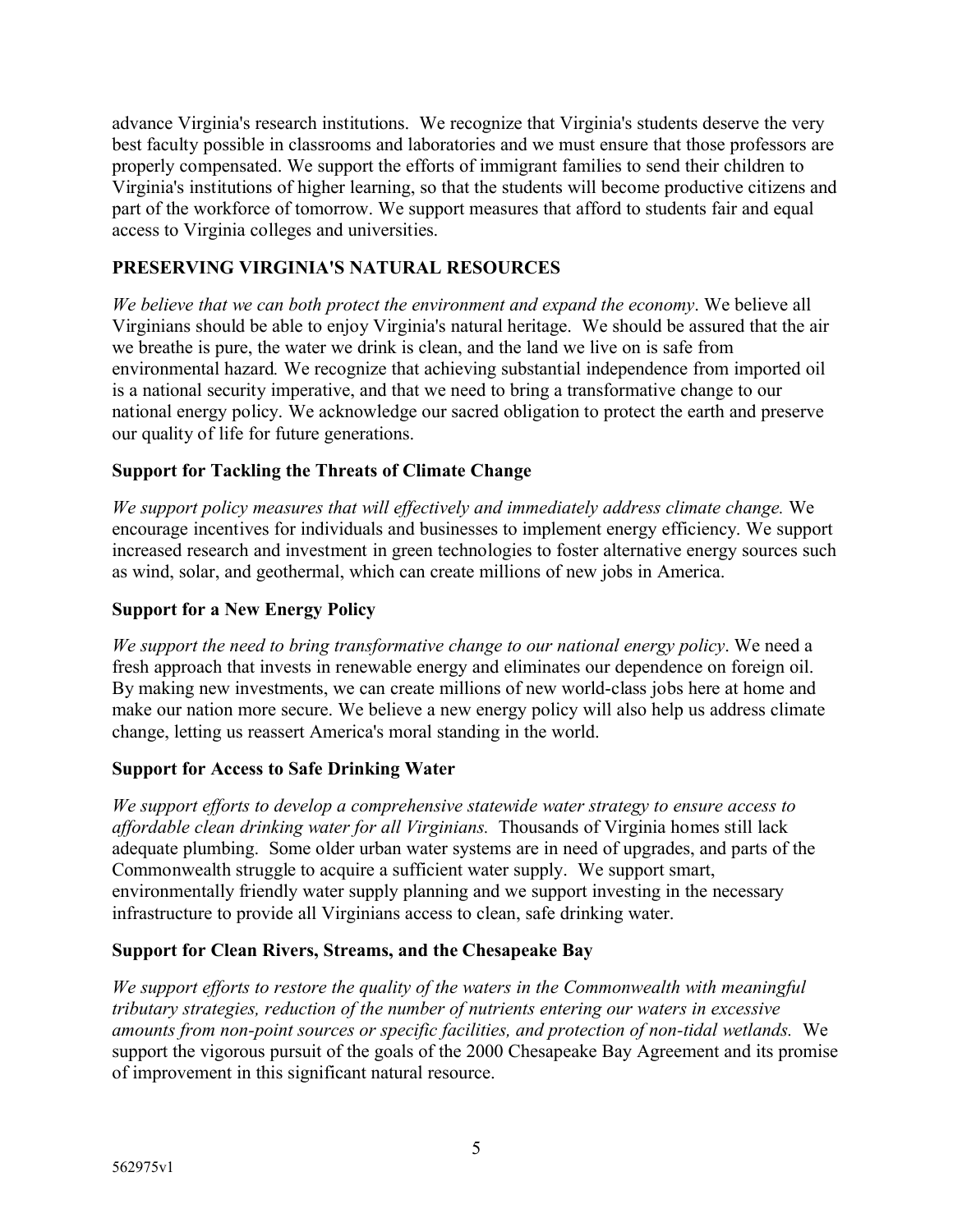#### **Support for Preserving Open Space**

*We support efforts to preserve Virginia's natural resources, which are important to Virginia's economic future and our quality of life as citizens.* We support significant and reliable funding for open space and land conservation initiatives. We support innovative programs that encourage the preservation of farmland for agricultural use. We support state and local efforts to encourage appropriate development by providing necessary information and technical assistance as well as efforts to limit suburban sprawl.

#### **Support for Outdoor Activities**

*We recognize that hunting, fishing and other outdoor recreational activities are essential components of the Virginia lifestyle.* We believe that the opportunity for Virginia families to enjoy nature's bounty is an important part of our heritage. We support the public ownership of fish and wildlife, and the streams and rivers of our Commonwealth, and believe that the Commonwealth holds these resources in trust for the beneficial use of its citizens.

### **CELEBRATING DIVERSITY & COMMUNITY**

*The Democratic Party of Virginia welcomes people from all walks of life, from all regions of the world, of all ages, races, religions, and sexual orientations.* We respect the right of privacy and believe that the intimate details of adult lives and relationships should not be the subject of government regulation. We respect and value gay, lesbian, bisexual and transgender Virginians and support their efforts for equal treatment under the law. We embrace new Virginians because we are a nation of immigrants and descendants of immigrants who have enriched our society and have made significant contributions to our culture and character. We welcome our new citizens and the ethnic diversity that they bring to our party and our country.

### **Affirmation of Equal Rights for Women, Civil Rights for All**

*We affirm our support for equal rights for women, including the right to reproductive choice free from government interference.* We support policies that eliminate pay disparities for equal work, punish discrimination and harassment in the workplace, and ensure gender equality including the passage of an Equal Rights Amendment. We support the strengthening of federal hate crimes legislation, expanding hate crimes protection by passing the Matthew Shepard Act. We affirm our historic commitment to civil rights and honor those Virginians, such as former Governor Doug Wilder, Oliver Hill and State Senator Henry Marsh of Richmond, who made the dream a reality. We support a meaningful level of criminal defense services that assures that all eligible indigent defendants receive effective and meaningful legal representation.

#### **Faith in Action**

*We support religious freedom and the right of all people to worship as they please.* We believe that what unites us is much greater than what divides us, and that our trust in the common good is the way to honor our sacred beliefs. While partisan rhetoric seeks to separate, we Democrats believe strongly in our faith and are guided by our values. We believe that faith extends to addressing poverty, being good stewards of our environment, and making sure all Americans have health care. We remain committed to working with faith communities to organize around our shared goals.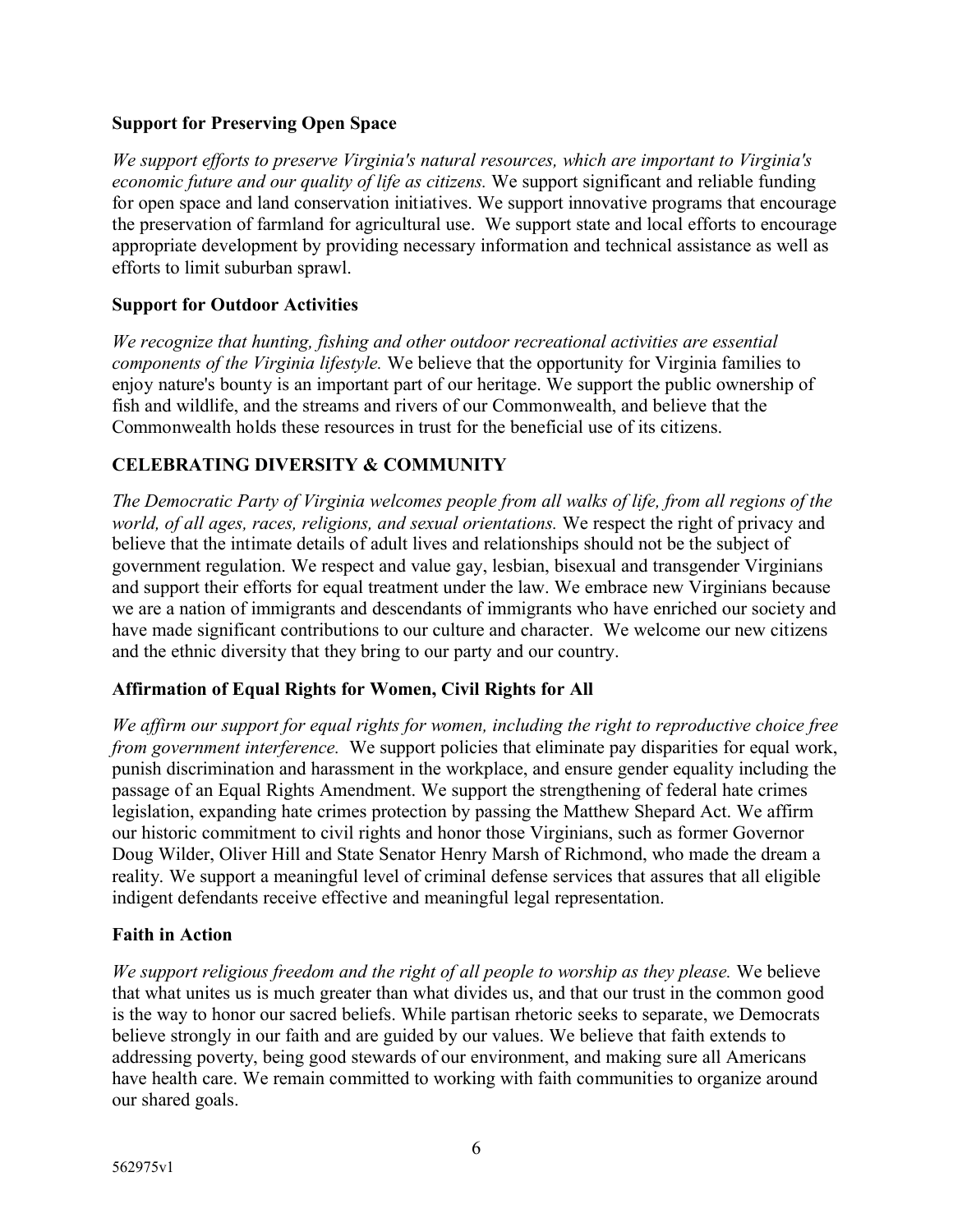#### **Support for People with Disabilities**

*We honor people with disabilities and support their goals of attaining equality of opportunity, full participation, independent living and economic self-sufficiency.* We support the fundamental principles of the U.S. Supreme Court's *Olmstead* decision, which held that the Americans with Disabilities Act means that states must provide services in the most integrated setting appropriate to the needs of qualified individuals with disabilities.

#### **Opposition to Discrimination**

*We continue to oppose the Marriage Amendment written into the Constitution of the Commonwealth of Virginia.* We object to a measure that unconstitutionally infringes upon the civil rights of citizens of Virginia on the basis of sexual orientation.

#### **Support for Domestic Partnership Benefits**

*We support allowing all Virginians to have access to affordable health care, health insurance and equal opportunities for housing and home loans.* We support private employers' right to extend health benefits to additional household members if they choose to do so. We support allowing local governments the same right. We support eliminating legal barriers to home loans and home ownership.

### **ENSURING FAIR ELECTIONS**

*We support a statewide primary method of nominating statewide candidates.* We affirm our belief that primaries afford the maximum opportunity for participation by voters and strengthen our candidates by providing them with valuable campaign experience.

#### **Support for Redistricting Reform**

We support legislative redistricting that is fair to all citizens, that follows logical geographical and jurisdictional boundaries, and that strives to keep communities of interest intact. We support the creation of an independent, bipartisan commission for the redistricting of legislative boundaries.

#### **Support for Ex-Felons' Rights to Vote**

We support the repeal of state laws that effectively disenfranchise ex-felons who have fully completed their sentences and any other obligations, thus making them equal citizens of the Commonwealth again. We commend Governor Tim Kaine and former Gov. Mark Warner for their dedication to democratic government and human rights as shown by their efforts to facilitate the restoration of the right to vote.

#### **Support for Consecutive Gubernatorial Terms**

We support an amendment to the Virginia constitution to remove the prohibition against a Governor serving consecutive terms.

### **KEEPING CITIZENS SAFE AND SECURE**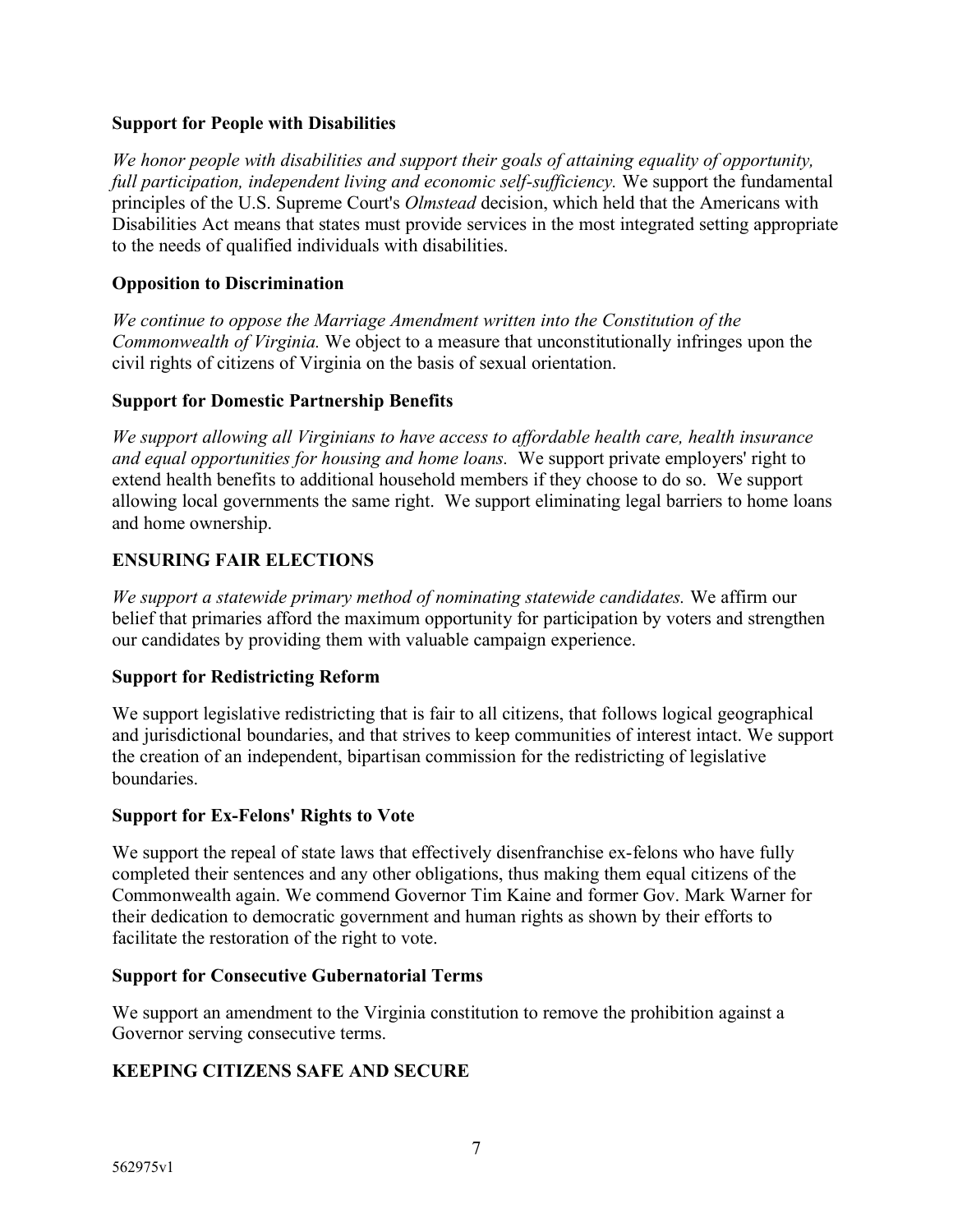*We believe that keeping Virginia's citizens safe and secure, both at home and abroad, is one of the most vital functions of government.* We unequivocally support our police officers, state troopers, sheriff's deputies, firefighters, first responders and the men and women in all U.S. military branches who keep us safe. We support full funding for the tools they need to do their jobs, and for the wages and benefits that allow them and their families to enjoy a good quality of life in Virginia.

### **Support for Our Troops**

*We support both our troops and the families they have left behind, here in Virginia and across our country.* We commend the leadership and vision of Sen. Jim Webb and Congressman Bobby Scott for their tireless efforts to secure educational funding for the men and women who have risked their lives in the fight against terrorism. We encourage our leaders to work towards the stated goal of building a stable and democratic Iraq by engaging all constituency groups in a swift transition of power and the use of the framework of the United Nations and its allies to devise a sound and timely exit strategy for U.S. and other coalition armed forces from Iraq, thereby ending our military engagement there.

### **Support the Right to Bear Arms**

*We support the right to keep and bear arms as defined in the Virginia and U.S. Constitutions.* We continue to support common-sense firearms safety legislation, including background checks at gun shows and with private sellers to ensure that buyers are not terrorists, convicted felons, under a court order, or deemed dangerous to themselves or society.

### **Support Fighting Terrorism**

*We affirm efforts to defend our nation and our Commonwealth against terrorism and affirm that national security can, and should, be undertaken so as to preserve the civil rights and liberties of the residents of the Commonwealth*. We voice our profound concerns regarding the effect of the U.S. Patriot Act on civil rights and liberties and encourage our members of Congress to review the act and support measures to modify the statute so as to not undermine the fundamental rights and liberties guaranteed by the constitutions of the Commonwealth of Virginia and the United States. We call upon the Commonwealth of Virginia, its agencies, officials and employees to continue to respect all residents' freedoms of speech, religion, and assembly, and the right to privacy, in keeping with Virginia's distinguished history of first defining and then protecting the human rights of all citizens of the Commonwealth. We support adherence to international standards defining torture.

# **FINDING SOLUTIONS TO TRANSPORTATION NEEDS**

*We acknowledge that traffic and congestion impact Virginia's growing economy and Virginians' quality of life.* We commend Governor Tim Kaine's efforts to find solutions to the state's transportation needs and for calling a Special Session of the legislature in June 2008 to address this important issue. We recognize that state leaders need to do more to meet the state's current and future infrastructure needs, including the provision of long range planning and a stable, longterm, significant stream of revenue dedicated to transportation projects.

### **Encourage Use of Alternative Modes of Transit**